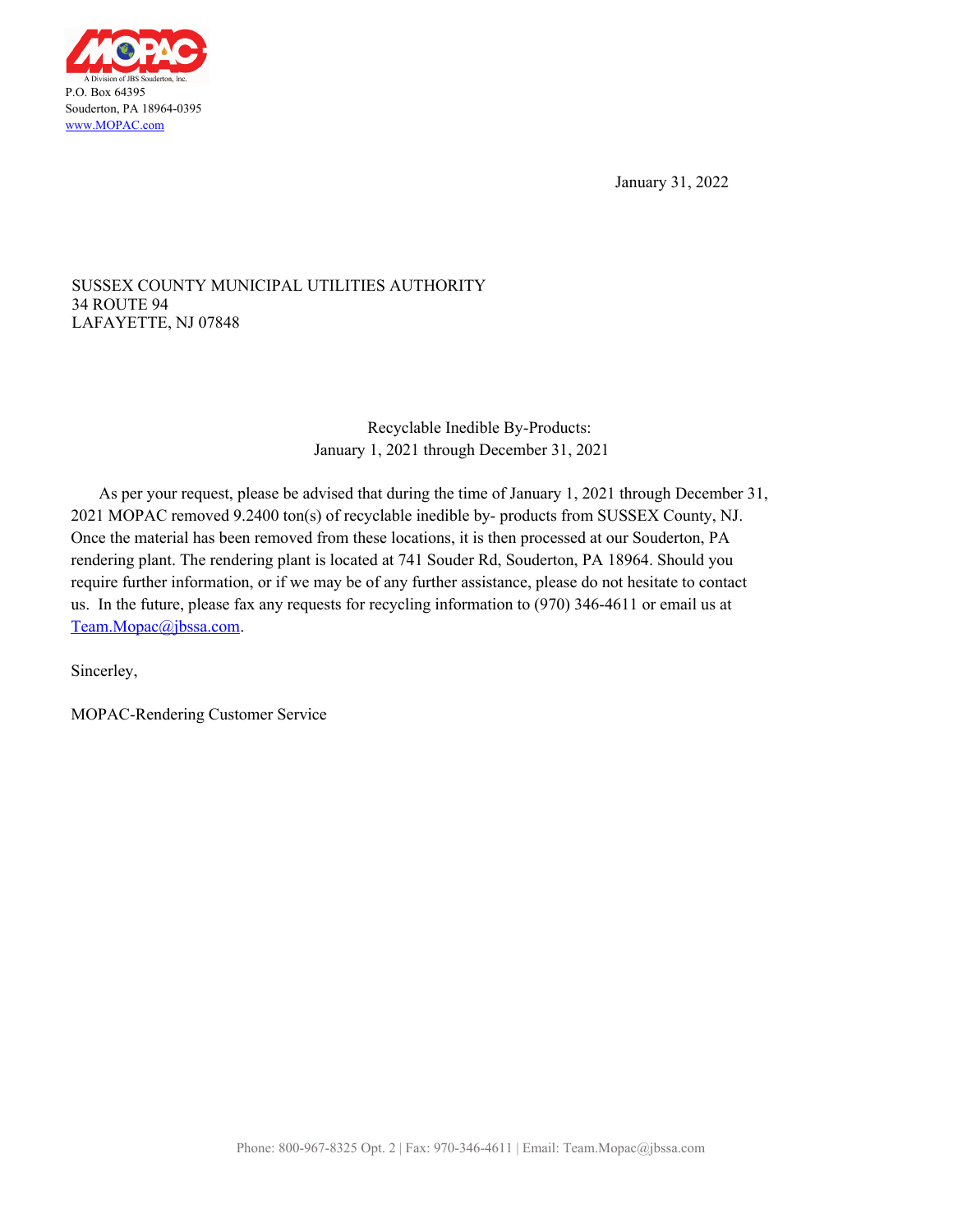

## FROM: 1/1/2021 TO: 12/31/2021 **SUSSEX COUNTY, NJ TONNAGE REPORT**

|                       | <b>CUSTOMER LOCATION</b>                          | PRODUCT                          | WEIGHT                 |  |
|-----------------------|---------------------------------------------------|----------------------------------|------------------------|--|
| <b>FRANKLIN</b>       |                                                   |                                  | 2,364 lbs.             |  |
|                       | WEIS MARKETS #147                                 |                                  |                        |  |
|                       | 140 STATE ROUTE 23                                |                                  |                        |  |
|                       | FRANKLIN, NJ 07416                                |                                  |                        |  |
|                       |                                                   | <b>BEEF FAT</b>                  | 60 lbs.                |  |
|                       |                                                   | <b>BEEF BONES</b>                | 114 lbs.               |  |
|                       |                                                   | <b>MEAT</b>                      | 1,732 lbs.             |  |
|                       |                                                   | <b>BULK GREASE</b>               | 222 lbs.               |  |
|                       |                                                   | <b>BULK/WATER</b>                | 236 lbs.               |  |
| <b>HIGHLAND LAKES</b> |                                                   |                                  | 1,539 lbs.             |  |
|                       | THE MARKET PLACE                                  |                                  |                        |  |
|                       | 800 CANISTEAR PLACE                               |                                  |                        |  |
|                       | HIGHLAND LAKES, NJ 07422                          |                                  |                        |  |
|                       |                                                   | <b>GREASE</b>                    | 776 lbs.               |  |
|                       |                                                   | <b>DRUM/WATER</b>                | 763 lbs.               |  |
| <b>NEWTON</b>         |                                                   |                                  | 3,982 lbs.             |  |
|                       |                                                   |                                  |                        |  |
|                       | SHERIDAN'S LODGE                                  |                                  |                        |  |
|                       | <b>631 LIMECREST RD</b>                           |                                  |                        |  |
|                       | NEWTON, NJ 07860                                  |                                  |                        |  |
|                       |                                                   | <b>BULK GREASE</b>               | 999 lbs.               |  |
|                       |                                                   | <b>BULK/WATER</b>                | 1,132 lbs.             |  |
|                       | WEIS MARKETS #143                                 |                                  |                        |  |
|                       | 121 WATER ST                                      |                                  |                        |  |
|                       | NEWTON, NJ 07860                                  |                                  |                        |  |
|                       |                                                   | <b>BEEF FAT</b>                  | 56 lbs.                |  |
|                       |                                                   | <b>BEEF BONES</b><br><b>MEAT</b> | 111 lbs.<br>1,684 lbs. |  |
|                       |                                                   |                                  |                        |  |
| <b>SPARTA</b>         |                                                   |                                  | 658 lbs.               |  |
|                       | FU'S CHINESE KITCHEN                              |                                  |                        |  |
|                       | 227 SPARTA AVE                                    |                                  |                        |  |
|                       | SPARTA, NJ 07871                                  |                                  |                        |  |
|                       |                                                   | <b>BULK GREASE</b>               | 318 lbs.               |  |
|                       |                                                   | <b>BULK/WATER</b>                | 340 lbs.               |  |
| <b>SUSSEX</b>         |                                                   |                                  | 6,874 lbs.             |  |
|                       |                                                   |                                  |                        |  |
|                       | <b>SUSSEX MEAT PACKING</b><br><b>205 ROUTE 23</b> |                                  |                        |  |
|                       | SUSSEX, NJ 07461                                  |                                  |                        |  |
|                       |                                                   | <b>BEEF FAT</b>                  | 575 lbs.               |  |
|                       |                                                   | <b>BEEF BONES</b>                | 1,150 lbs.             |  |
|                       |                                                   | <b>MEAT</b>                      | 4,025 lbs.             |  |
|                       |                                                   | <b>BULK GREASE</b>               | 185 lbs.               |  |
|                       |                                                   | <b>BULK/WATER</b>                | 192 lbs.               |  |
|                       | FRANKS PIZZA AND RESTAURANT                       |                                  |                        |  |
|                       | 205 ROUTE 23 NORTH                                |                                  |                        |  |
|                       | SUSSEX, NJ 07461                                  |                                  |                        |  |
|                       |                                                   | <b>BULK GREASE</b>               | 340 lbs.               |  |
|                       |                                                   | <b>BULK/WATER</b>                | 407 lbs.               |  |
| <b>VERNON</b>         |                                                   |                                  | 3,034 lbs.             |  |